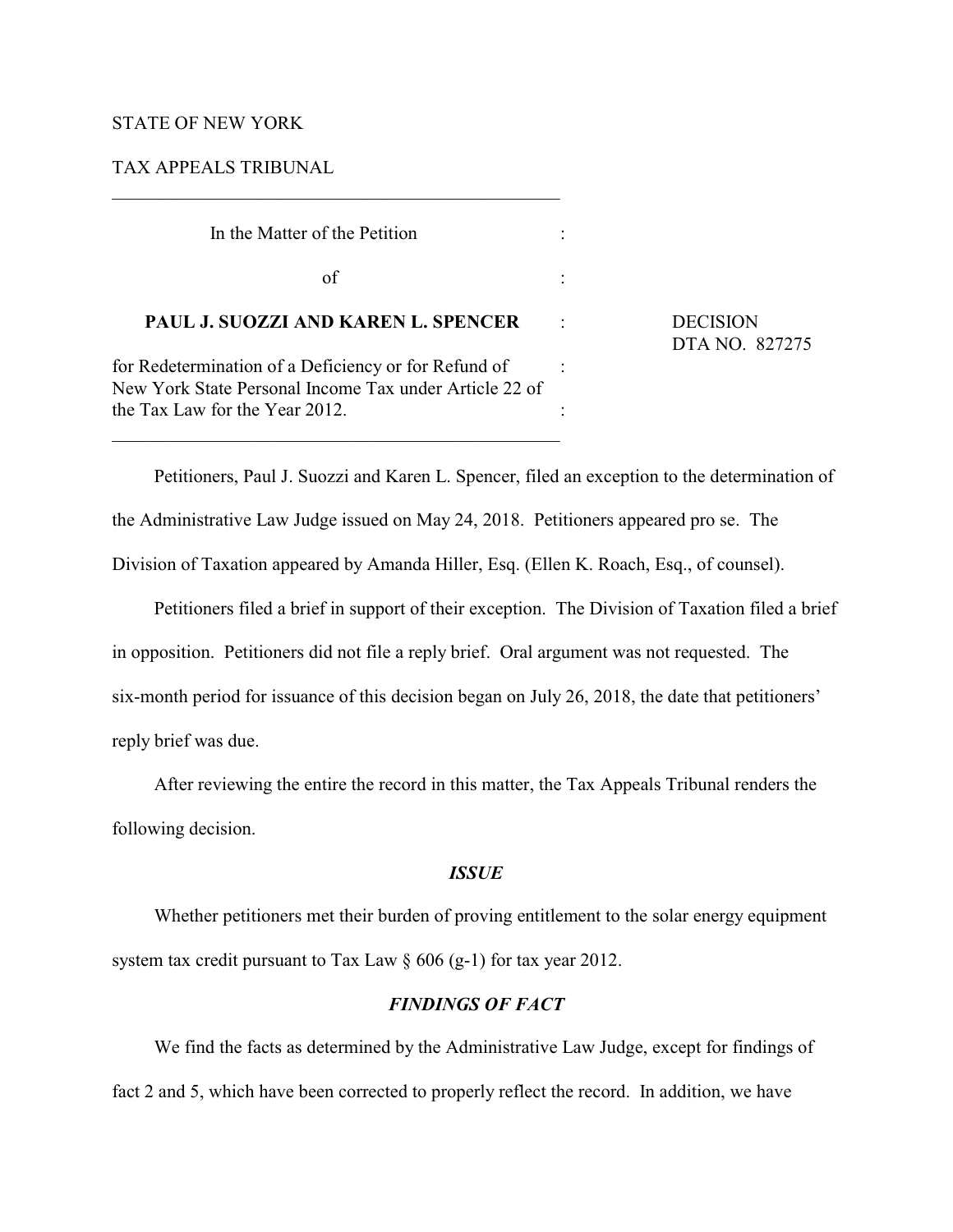modified findings of fact 12, 15 and 18 to more completely reflect the record. The Administrative Law Judge's findings of fact and the corrected and modified findings of fact are set forth below.

1. Petitioners, Paul J. Suozzi and Karen L. Spencer, jointly filed a New York State

personal income tax return for the year 2012 on March 15, 2013. Petitioners claimed a tax credit for qualified solar energy system equipment expenditures in the amount of \$5,000.00 on the 2012 return.

2. The Division of Taxation (Division) selected petitioners' 2012 return for review and, by

letter dated August 7, 2015, requested that petitioners provide additional information to

substantiate the solar energy system equipment expenditures reported on their return.

3. In response, petitioners submitted to the Division a cover letter dated August 17, 2015

with the following attachments:

1) a copy of an invoice from Capital Heat, Inc. (Capital Heat), dated December 17, 2012, in the amount of \$42,590.00 for a variable speed geothermal heat pump and dedicated 100% domestic hot water heat pump (system), which included the following: 3 ton geothermal heat pump (variable speed compressor with ECM motor), including water furnace, pressurized flow center with variable speed pump, deluxe touch-screen thermostat, 10 kWh electric plenum heater, high efficiency air filter, system sized based on ACCA Manual J Report, and 10 year parts and labor warranty; 1½ ton domestic hot water heat pump, including water furnace, Vaughn 80 gallon storage tank; and 10 year parts and labor warranty; duct work modifications; and ground heat exchanger;

2) copies of canceled checks and credit card statements showing payments from petitioners to Capital Heat, dated November 5, 2012 in the amount of \$12,091.50, December 17, 2012 in the amount of \$13,462.50, December 21, 2012 in the amount of \$15,036.00, January 30, 2013 in the amount of \$3,770.27, and July 16, 2013 in the amount of \$2,000.00; and

3) a copy of DSIRE database of state incentives for renewables and efficiency.

4. Based on petitioners' response to the information request, the Division issued a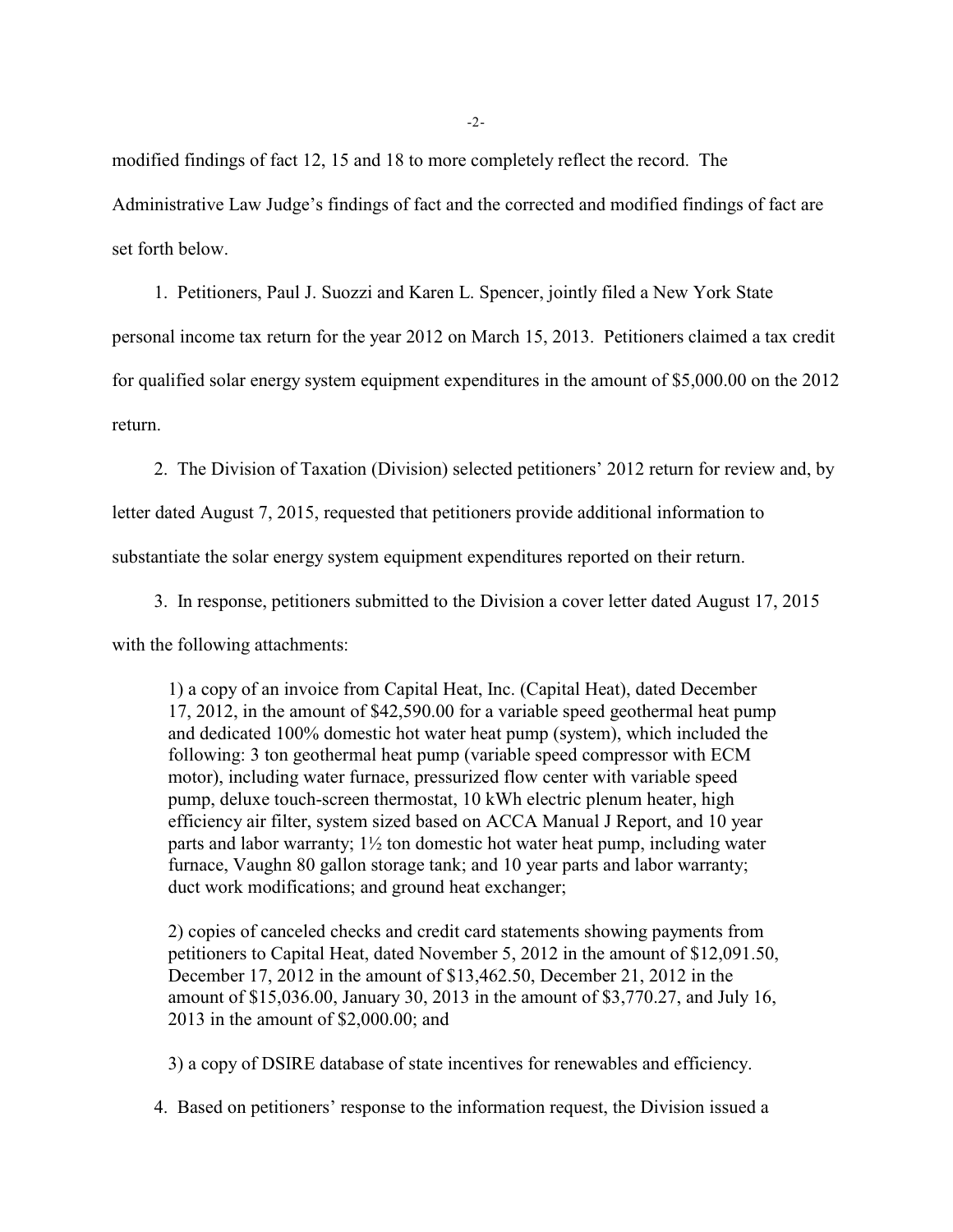statement of proposed audit changes, dated September 2, 2015, disallowing petitioners' claim for

the solar energy system equipment credit and stating, in part, that:

"New York State allows a credit for the purchase and installation of a qualified solar energy system. The qualified solar energy system equipment uses solar radiation to produce energy for heating, cooling, hot water, or electricity for residential use.

Systems that generate heat directly are eligible for the credit. Therefore, geothermal systems do not qualify for the credit since these systems use energy stored within the earth's core."

The Division recomputed petitioners' 2012 return and determined additional tax due in the amount of \$5,000.00 plus interest.

5. On September 8, 11, and 18, 2015, petitioners sent additional correspondence to the Division contending that their system qualified for the credit. Petitioners enclosed copies of Laws of New York 2005, Chapter 378 and excerpts from the Governor's bill jacket for Chapter 378 of the Laws of New York with the September 11, 2015 correspondence. On September 16, 2015, Ms. Spencer spoke with the auditor's supervisor, Marcia Foley, who informed Ms. Spencer of the Division's position. Ms. Foley stated, in an affidavit dated June 26, 2017, "[i]t is the Division's policy that ground source heat pump systems are not within the range of solar equipment contemplated within Tax Law  $\S 606(g-1)$ ."

6. The legislative sponsor's memorandum in support of the 2005 amendment of the solar credit in issue (L 2005, ch 378), included with petitioners' correspondence, noted the amendment's purpose as: "To broaden the existing solar electric generating equipment personal income tax credit to also include equipment utilizing solar radiation to provide heating, cooling and/or hot water; and to increase the maximum amount of the credit to \$5,000.00." Under the memorandum's justification section, the author specifically uses water heating as an example,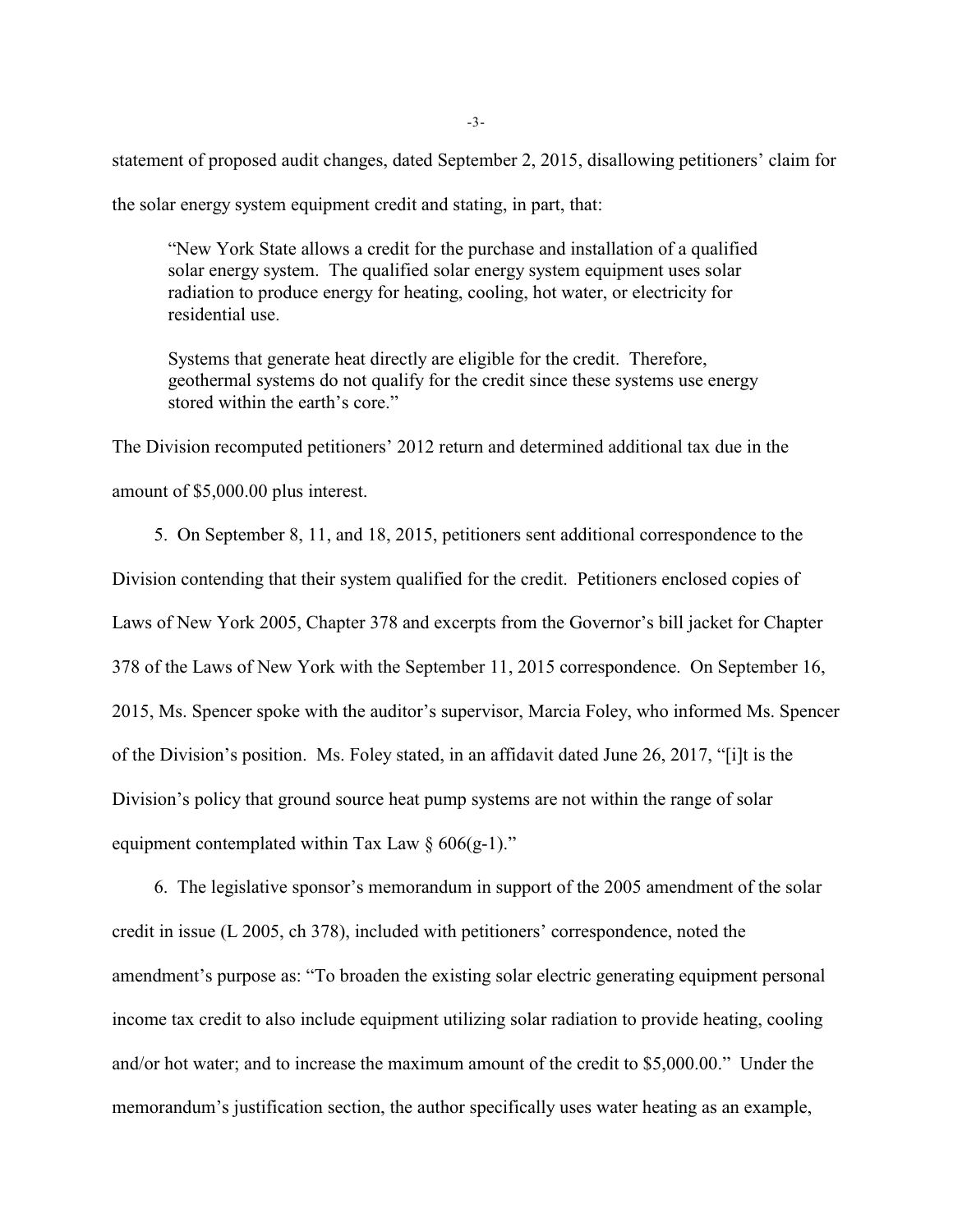and notes that such systems do not use electricity from the power grid. There is no mention of the credit being extended to apply to geothermal systems.

7. On September 21, 2015, petitioners paid \$5,978.60 for the tax and interest determined due by the Division for 2012.

8. On December 8, 2015, petitioners responded to the Division's statement of proposed audit changes by returning the disagreement with findings, together with additional correspondence, an owner's manual for their water furnace system, and articles regarding geothermal systems.

9. The Division issued a notice of deficiency (notice) to petitioners, dated November 16, 2015, asserting tax due in the amount of \$5,000.00 plus interest in the amount of \$1,001.01. The notice reflects petitioners' payment of \$5,978.60 and shows a balance due of \$22.41. The notice provides the same explanation for the Division's disallowance of the claimed credit as stated in the statement of proposed audit changes (*see* finding of fact 4). The Division subsequently adjusted the interest, on November 20, 2015, to \$978.60.

10. During the hearing in this matter, petitioners presented the testimony of John Blatner, a mechanical engineer employed by Capital Heat, who designed petitioners' system. Mr. Blatner testified that for Capital Heat's first customers in 2011, it did not recommend claiming the solar tax credit for the ground source heat pump systems it installed. Mr. Blatner was informed in 2012 that another ground source heat pump system contractor, Buffalo GeoThermal, was advising customers that the geothermal systems qualified for the state solar tax credit. Capital Heat wanted to provide the same opportunity for its customers, and Mr. Blatner thought that the system would qualify for the credit based on his interpretation of the instructions for form IT-

-4-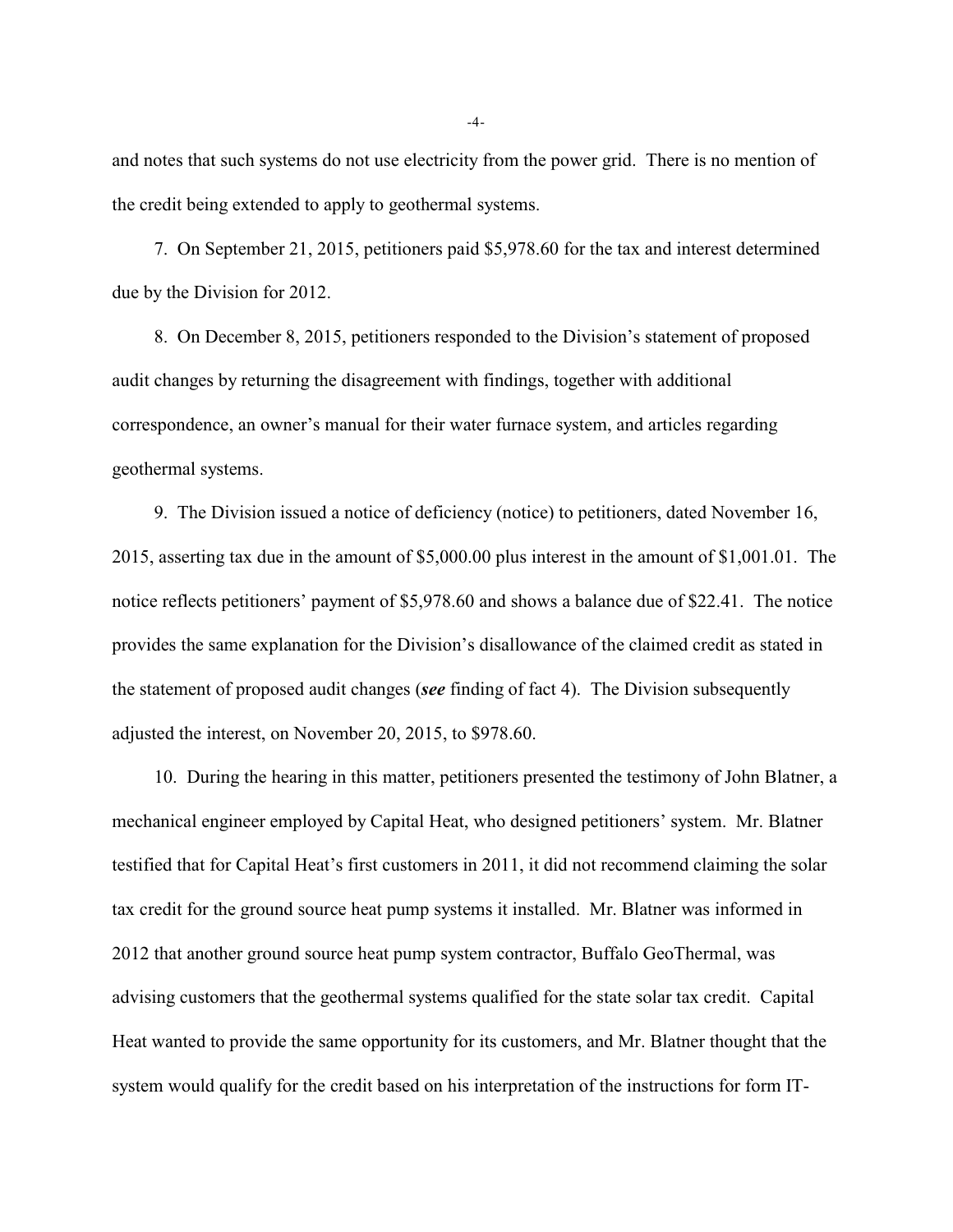255, Claim for Solar Energy System Equipment Credit. Mr. Blatner spoke with someone named Ashley from the Division's call center to inquire further whether the system would qualify for the credit. Mr. Blatner testified that Ashley informed him that the system described by him would qualify for the credit. Mr. Blatner made a written note of the conversation in his notebook and informed petitioners of the conversation. Mr. Blatner did not request written confirmation from Ashley regarding the conversation and did not seek an advisory opinion from the Division.

11. Mr. Blatner described a ground source heat pump system as functioning in two ways: 1) the heat pump moves heat from one place to the next; and 2) the ground source refers to the location of heat, which comes from the earth's crust. The system uses energy from infrared solar radiation that is stored in the earth's crust. A heat exchanger, which is a piping system, is installed in the ground, and liquid, consisting of water and antifreeze, is used as a medium to transfer heat. The heat exchanger keeps the liquid separate from the earth, but allows the heat to transfer through the medium of the heat exchanger. The liquid moves through the system into the house and is used to heat the home and hot water. The system utilizes the infrared energy absorbed in the earth to heat indoor air during the cold months and remove heat from indoor air during the warm summer months.

Mr. Blatner distinguished the solar radiation in the earth's crust used in these systems from deep geothermal energy such as molten lava, geysers, or hot springs. Mr. Blatner identified information from the New York State Department of Environmental Conservation's internet web page, which indicates that New York State lacks traditional geothermal energy sources such as volcanoes, geysers and hot springs.

12. Mr. Blatner described the system installed in petitioners' home. A heat exchanger was

-5-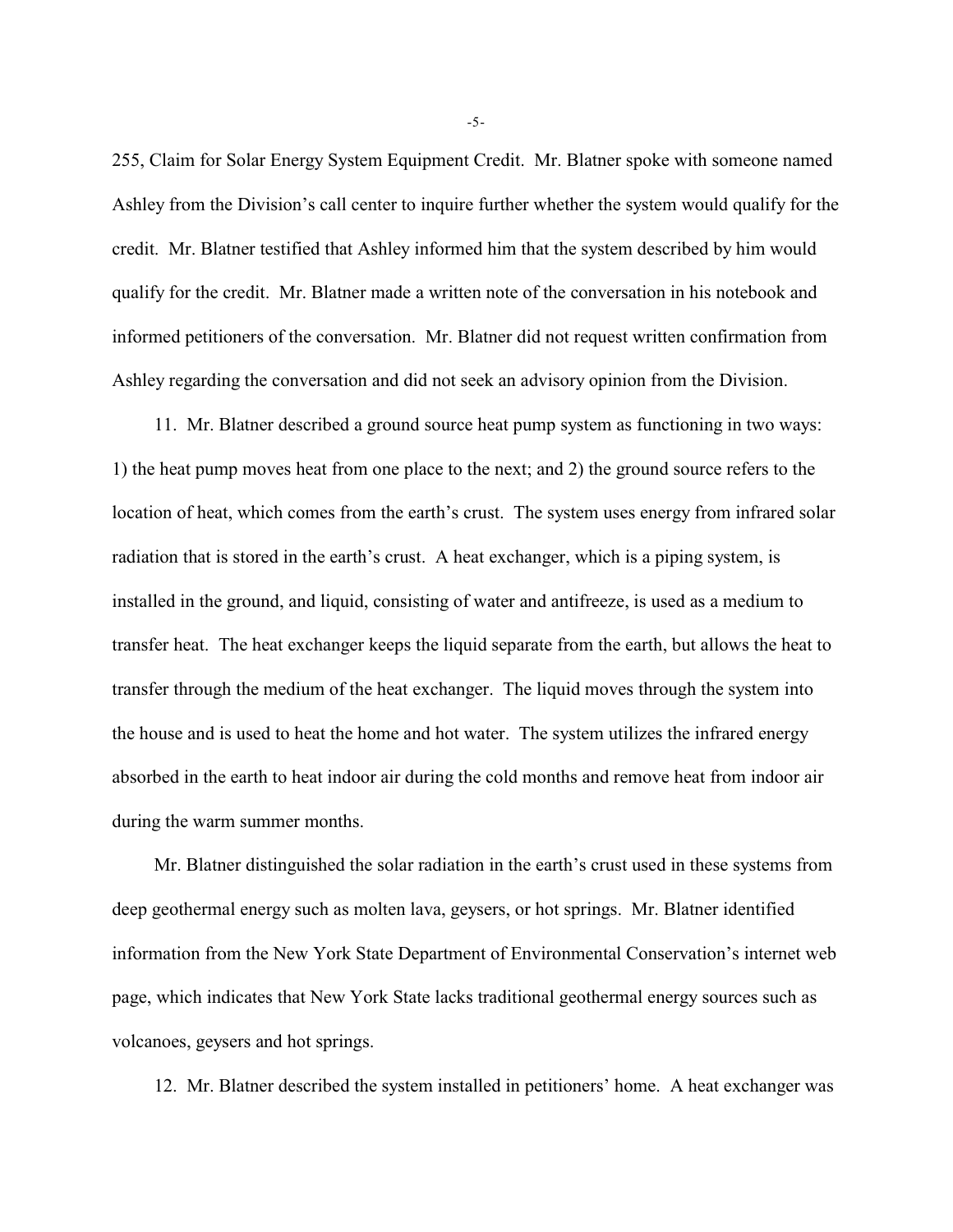installed in the ground outside petitioners' home in order to extract heat from the earth's crust. The heat exchanger was then connected to a heat pump indoors. The indoor heat pump consists of a fluid circulator. When there is a call for heating or hot water in the house, the heat pump turns on and pumps fluid between the indoor heat pump and the outdoor heat exchanger. The fluid circulates through the system and acts as a medium carrying heat from the ground into the house in order to heat the house and water. The ground source heat pump system in petitioners' house is not connected to any other heating system, and is the only system that heats the home and water. Electricity generated by solar panels is used to run the heat pump on petitioners' system. Petitioners' system is not connected to a recreational facility or equipment as a storage medium, and it is not connected to a non-solar energy system. Petitioners submitted photographs taken during the installation of the system. Notations submitted with the photographs indicate that the installation occurred in December 2012.

13. Mr. Blatner stated that the ground source heat pump system is similar to a solar thermal system in that both have heat exchangers, which transfer heat stored from solar radiation to a transfer medium (a water and antifreeze solution), and circulator pumps that transfer the heat through the fluid medium into the home. They differ in that a solar thermal system has an active solar collector, that is active when exposed to the sun's rays, whereas a ground source heat pump system utilizes the energy from solar radiation that is stored in the earth and available 24 hours a day.

14. Petitioners began discussing a ground source heat pump system with representatives from Capital Heat in the fall of 2012, when Capital Heat was servicing petitioners' natural gas furnace. Petitioners met with John and Phil Blatner of Capital Heat to discuss retrofitting their

-6-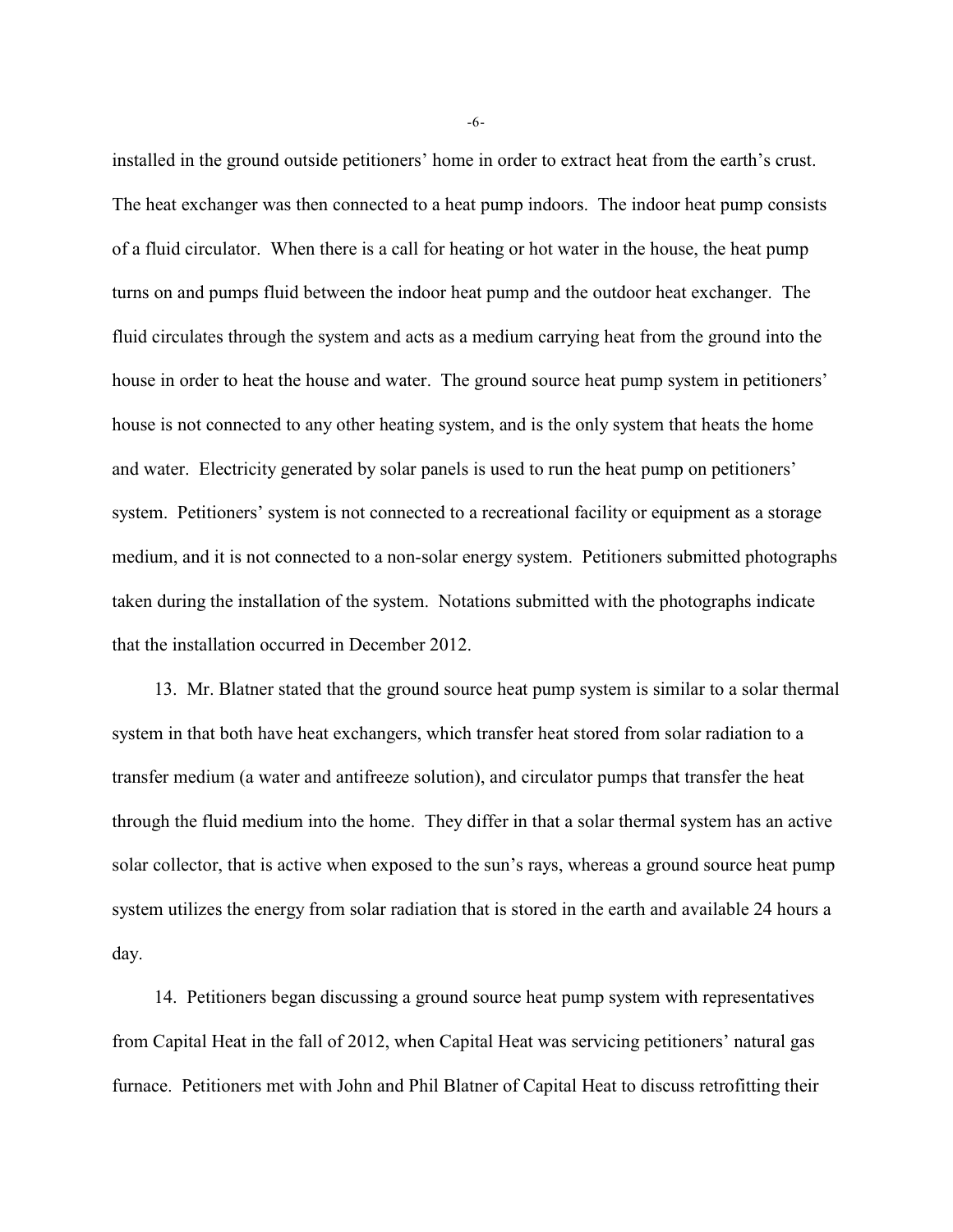house with a system. John Blatner informed petitioners that he had spoken with Ashley from the Division regarding whether a ground source heat pump system qualified for the solar energy credit (*see* finding of fact 10).

15. Prior to preparing petitioners' 2012 income tax returns, Ms. Spencer contacted the Division's taxpayer assistance call center in early 2013 to inquire whether a ground source heat pump system qualified for the solar energy credit. Ms. Spencer testified that she was informed by a first line responder and that person's supervisor that the ground source heat pump system qualified for the solar energy credit. Ms. Spencer did not obtain the name of the people with whom she spoke and she did not request an advisory opinion from the Division.

16. On March 30, 2017, Capital Heat revised the invoice dated December 17, 2012, in response to a request from Ms. Spencer to itemize the charges for each component of the system installed in petitioners' home. The revised invoice shows the following charges totaling \$42,590.00: \$7,600.00 for engineering services, site preparation, drilling and reclamation; \$9,105.00 for a 3-ton 7 series water furnace with variable pump/compressor/heater; \$3,008.00 for 1 ½ ton NSW water heater/heat pump/compressor; \$2,400.00 for ground heat exchanger pipe and grout; \$16,427.00 for labor and installation; and \$4,050.00 for duct modifications.

17. Petitioners submitted an affidavit dated March 10, 2017 from Samara Levine, chief solar designer for American Solar Partners. Ms. Levine designed a photovoltaic system that was installed at petitioners' home in 2013. Ms. Levine states that the photovoltaic system includes inverters that, during the day, convert DC power produced by the solar panels into AC power for use in the home or transfer back to the electrical power grid. At night, the inverters are powered by electricity from the utility grid to enable monitoring of the system 24 hours a day. The

-7-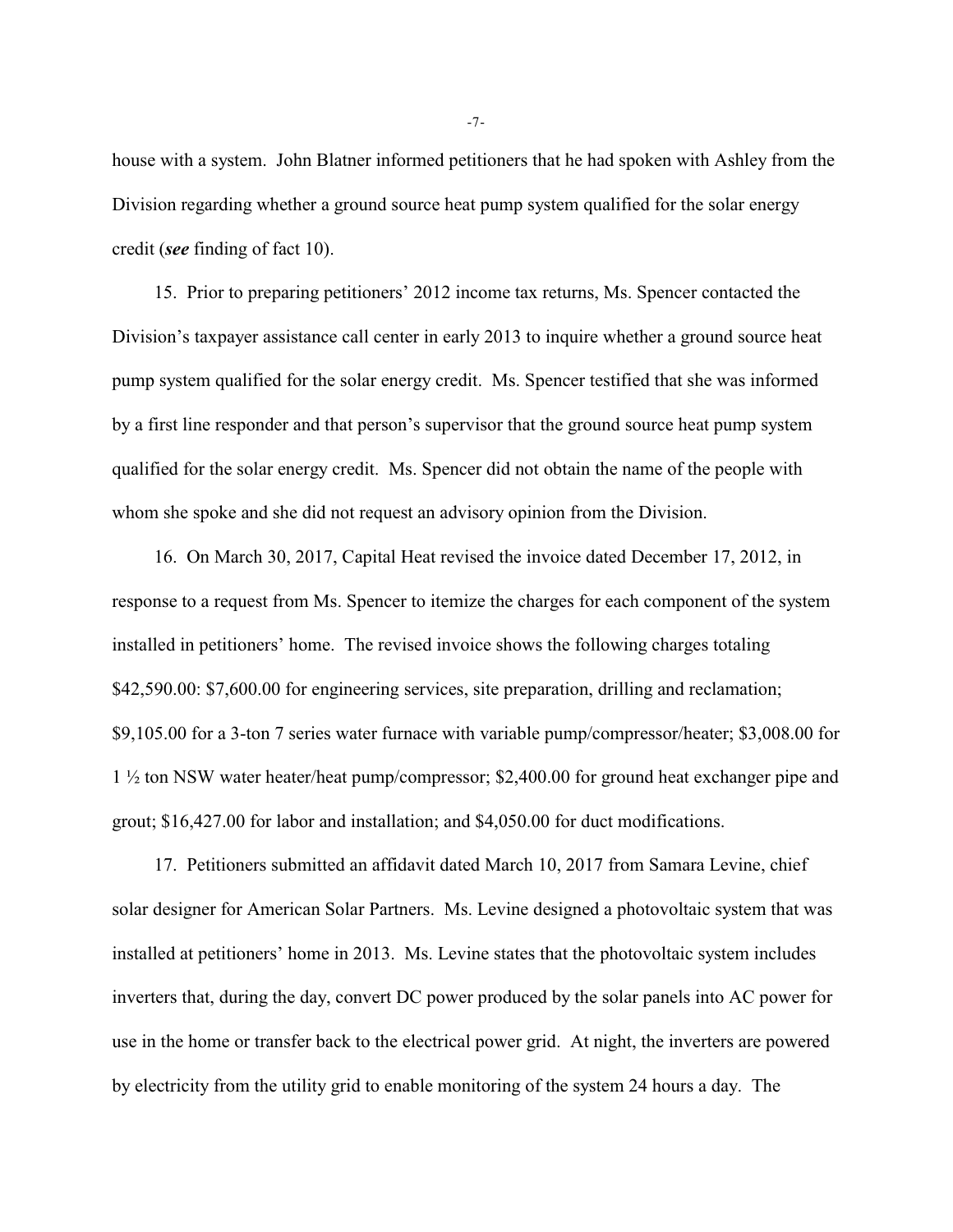monitoring equipment is powered by electricity from the utility grid.

18. In 2015, the New York State Legislature failed in an attempt to amend Tax Law § 606, to add a tax credit expressly for geothermal energy systems (2015 NY Senate-Assembly Bill S2905, A2177-A). The proposed legislation defined "geothermal energy system equipment" as a "ground coupled solar thermal system that utilizes the solar thermal energy stored in the ground or in bodies of water to produce heat, and which is commonly known as or referred to as ground source heat pump system" (*id.*). The proposed legislation passed both houses of the Legislature, but was vetoed by the governor on the grounds that "it is premature to provide incentives for geothermal energy systems without fully appreciating how those incentives will fit within the State's broader policy framework" and that such incentive would have a "significant revenue impact" (Governor's Veto Jacket Collection, L 2015, Veto Message No. 251).

19. Petitioners introduced into evidence correspondence dated May 19, 2017 from New York State Senator Robert G. Ortt, which stated in part:

"Prior to drafting [Senate Bill 2905], those involved on the issue believed that GSHP [ground source heat pump] systems should qualify for a tax credit under New York State Tax Law  $\S 606(g-1)$ , which grants tax credits for solar energy equipment, and that new legislation was not needed. However, we were told by the New York State Tax Department Counsel's Office that GSHP systems were not eligible for the solar tax credit under  $\S 606(g-1)$ .

Because of this interpretation from the New York State Tax Department Counsel Office's [sic], I sponsored Senate Bill 2905 in 2015, which would have established a separate distinct energy tax credit for ground source heat pump systems (GSHPs), which provide heating and cooling in residential homes. The bill was subsequently vetoed by Governor Cuomo as was a similar bill the following year."

20. Petitioners introduced into evidence correspondence dated January 4, 2016 from New

York State Assembly Member Sean M. Ryan, which stated, in part: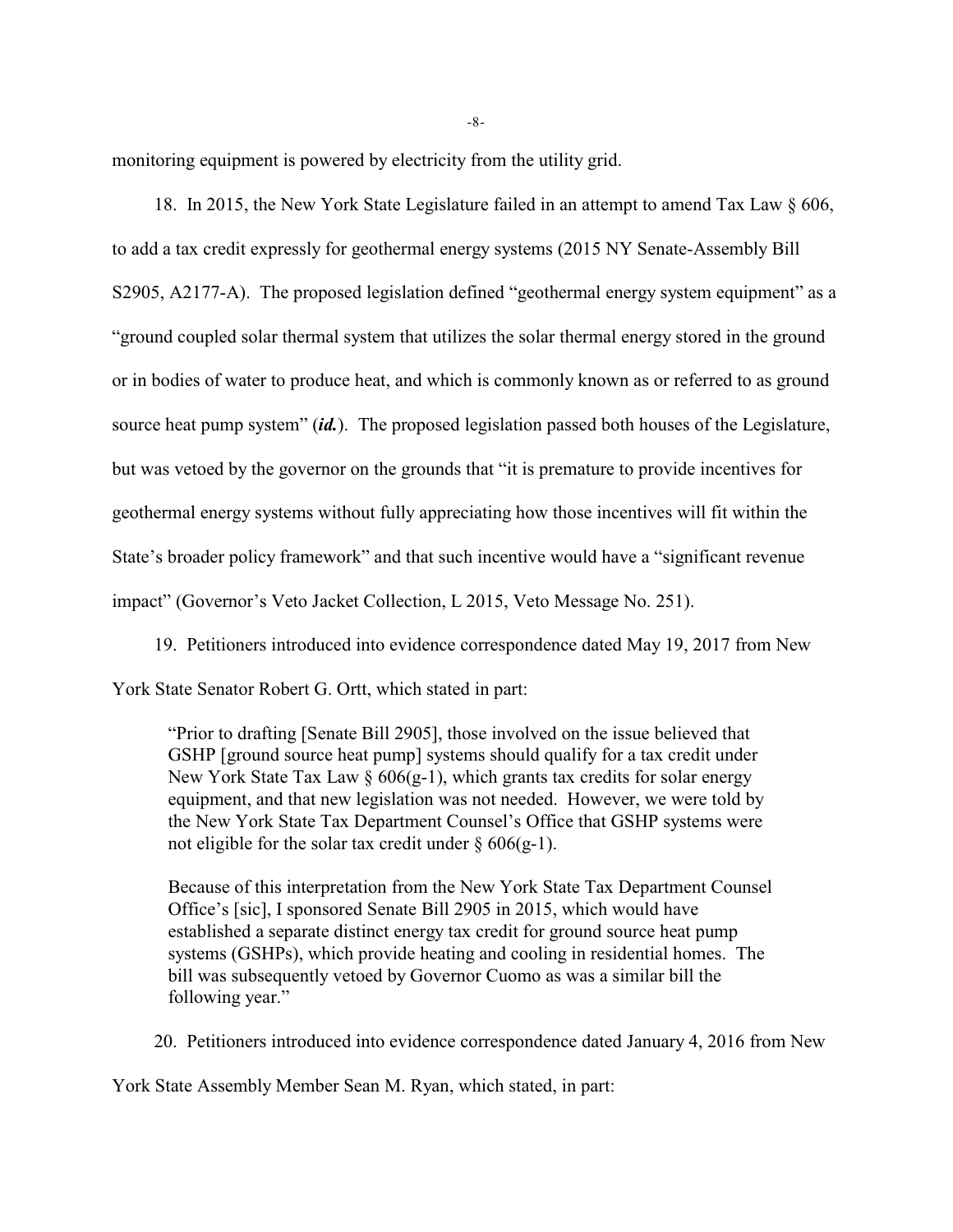"In 2015, I introduced a bill (A.2177) which called for the establishment of a geothermal tax/ground source heat pump credit in New York. This bill passed both the Assembly and the Senate, eventually being vetoed by Governor Cuomo. I have been asked to provide the reasoning which led me to draft, introduce, and advocate for this bill.

\*\*\*

Originally, it was suggested to me that geothermal tax credits are already available to New Yorkers under the solar energy tax credit currently established in New York. While I will leave the debate as to whether geothermal products qualify as solar equipment to others, it does not change the fact that I drafted bill A.2177 with the understanding that geothermal may already qualify for tax breaks. I proceeded with the introduction and advocacy of this bill for two purposes: 1) to solidify the establishment of the tax credit for geothermal, and 2) to allow individuals to utilize both a distinct geothermal tax credit as well as a solar tax credit."

## *THE DETERMINATION OF THE ADMINISTRATIVE LAW JUDGE*

The Administrative Law Judge began her determination by reviewing the Tax Law provision related to the solar energy system equipment credit. She reviewed case law and Tribunal decisions providing the requirements to demonstrate entitlement to a tax credit and discussed the burden of proof necessary to establish entitlement to a statutory benefit such as a tax credit. She determined that petitioners have the burden to establish unambiguous entitlement to the tax credit and that their interpretation of the tax credit statute must be the only reasonable construction. She cited to two previous Tribunal decisions that addressed the identical issue as the one presented in this matter and determined that a strict and narrow construction of the tax credit statute excludes ground source heat pumps from its benefits. She noted that the Tribunal's previous decision, which found that the 2015 legislative bill that was vetoed by the Governor would have amended the law to add a new tax credit expressly for geothermal energy systems, supports the conclusion that the existing tax credit does not include ground source heat pumps (GSHPs) in its definition. She found that the correspondence submitted by petitioners from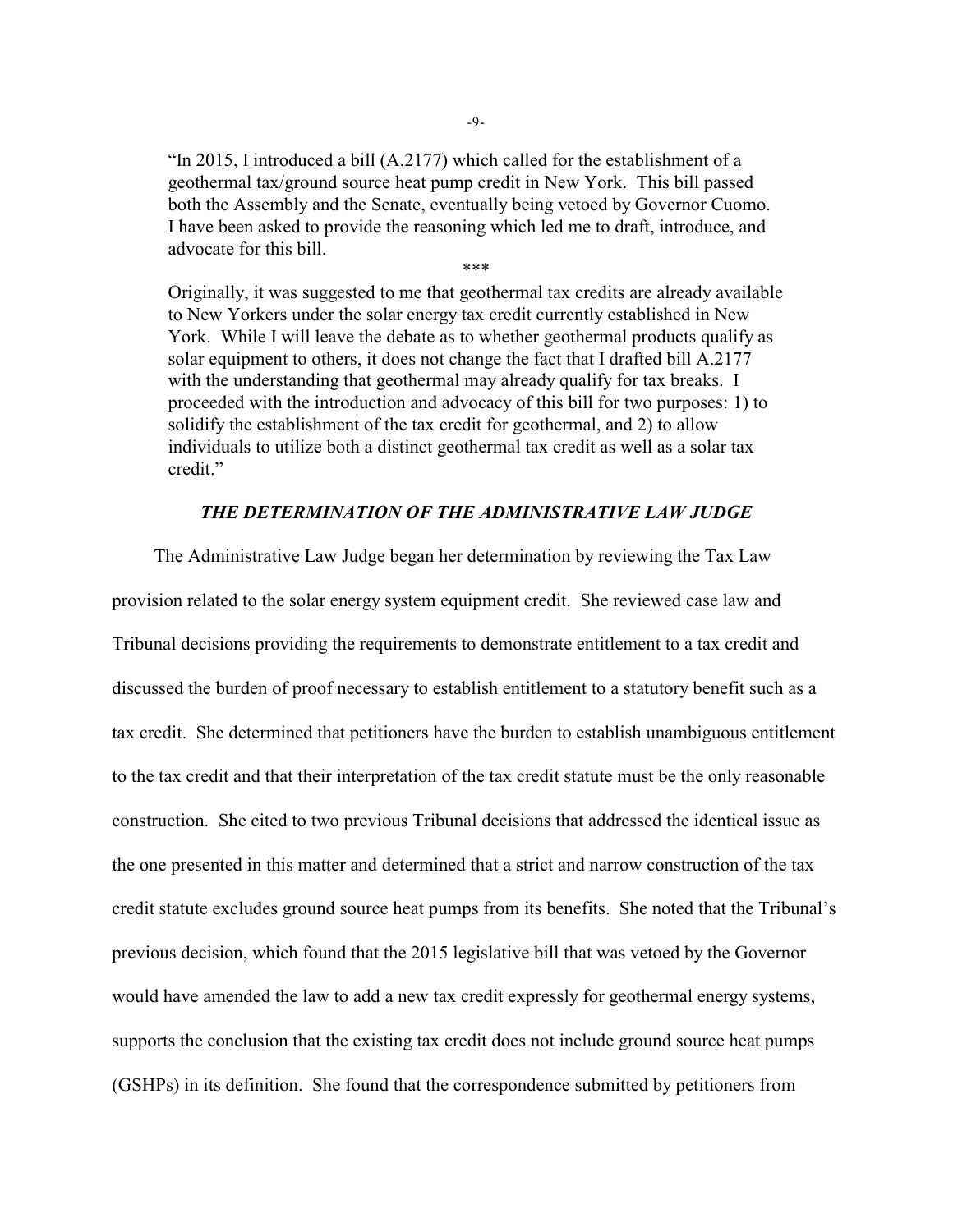Assemblymember Ryan and Senator Ortt was insufficient to support petitioners' proposed interpretation of the tax credit statute. She denied the petition and sustained the notice of deficiency.

## *ARGUMENTS ON EXCEPTION*

On exception, petitioners continue to argue that their GSHP system uses solar radiation to provide heat and hot water for their house and thus qualifies for the solar energy system equipment tax credit. They contend that the absence of specific language regarding GSHPs demonstrates how "broad, simple and non-specific" the current statute is. They argue that GSHP systems and solar thermal systems use solar radiation in the same way and that the Tribunal's requirement that a solar energy system must use solar energy directly is not a rational narrowing of the statute. They contend that GSHP technology satisfies the plain language of the tax credit statute and fulfills the statute's purpose and the Legislature's intention to encourage homeowners to invest in renewable energy technology that replaces fossil fuel with solar radiation.

Petitioners also argue that the proposed 2015 legislation to expressly provide a tax credit for GSHPs would have provided a *separate*, but not *new* tax credit for GSHPs. Further, they assert that the Division should not be permitted to argue that the failed 2015 legislation proves that the existing credit does not include GSHPs, as they assert that the only reason the 2015 legislation was introduced was because of the Division's misinterpretation of the existing statute.

Petitioners also take exception to the Division's changing reasons for the denial of the tax credit from "geothermal systems do not qualify for the credit since these systems use energy stored within the earth's core" to " [t]he law does not mention equipment which draws thermal energy stored in the earth which may or may not have originated from solar radiation," to a

-10-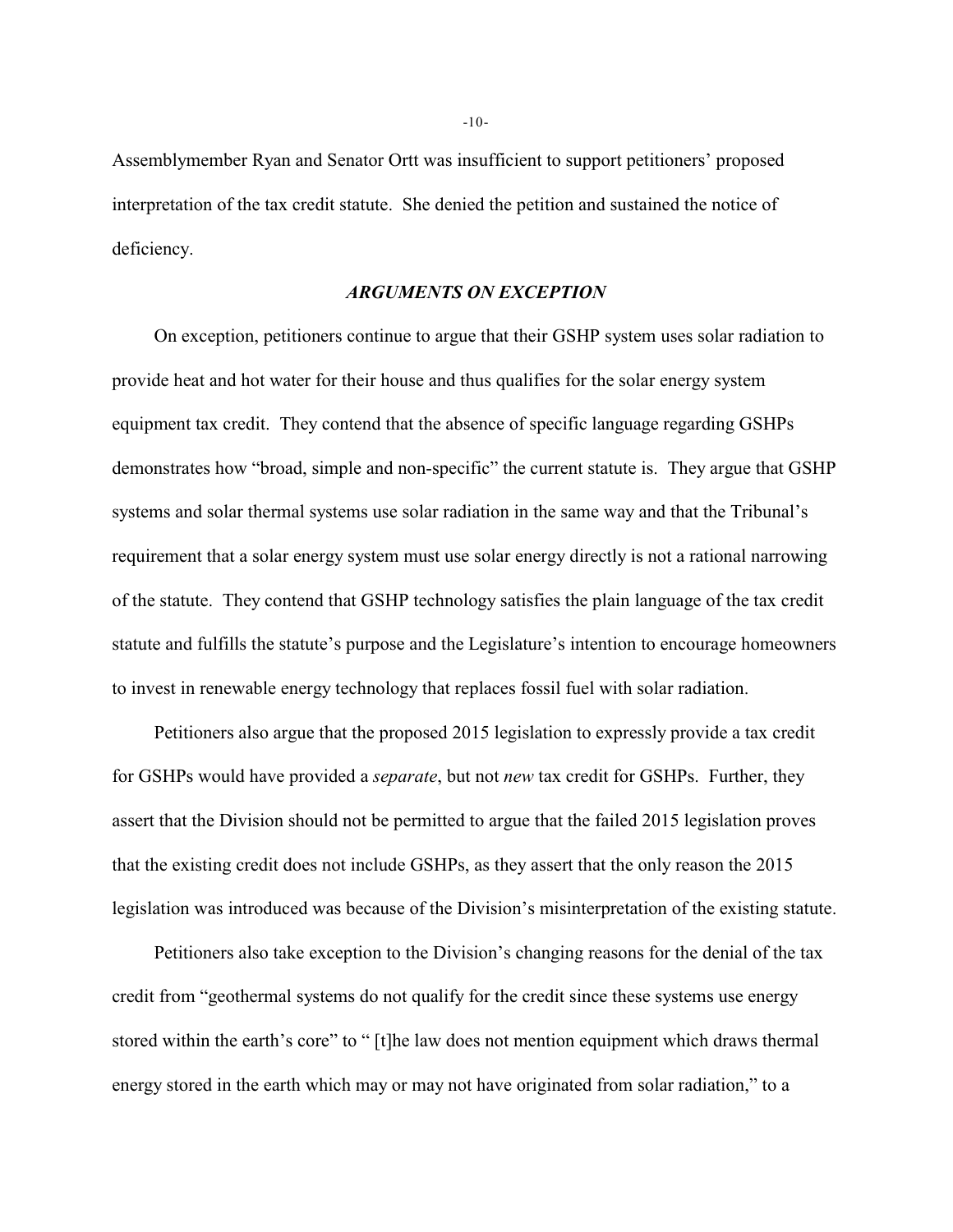statement that the credit was denied because GSHP systems use electricity. Petitioners argue that the Administrative Law Judge failed to acknowledge that their system installer and petitioner Karen Spencer were assured by Division employees that a GSHP system qualifies for the solar energy equipment system tax credit.

Petitioners contend that the record in the instant proceeding contains evidence that was absent from the records in *Matter of Grimm*, Tax Appeals Tribunal, January 11, 2018 and *Matter of Li*, Tax Appeals Tribunal, May 8, 2017, and they urge the Tribunal to give this tax credit a fresh look based on the record below and a plain language reading of the statute.

As in the proceeding below, the Division argues that GSHP systems were not contemplated by the Legislature as qualifying for the solar energy system equipment credit in Tax Law § 606 (g-1) and, therefore, petitioners' exception should be denied and the notice of deficiency issued to petitioners should be sustained. The Division contends that the publications submitted by petitioners and the testimony of petitioners' own expert witness confirm that the terms "solar" and "solar energy" typically refer only to systems that make direct use of solar radiation. In contrast, it argues, GSHPs are mostly described as using energy from the ground. The Division further argues that petitioners, themselves, distinguish between the operation of a GSHP system and a traditional solar thermal system by stating that "in a GSHP system, the earth acts as a collector of solar infrared radiation, just as a collector in a solar thermal heating system uses infrared radiation." The Division asserts that the ground cannot be considered a component of a GSHP, since it is not a piece of equipment that can be installed in a residence (as required by Tax Law  $\S 606$  (g-1) (3), but rather is a part of the natural environment surrounding the home. Therefore, it contends that GSHPs should not be considered to "utilize solar radiation" because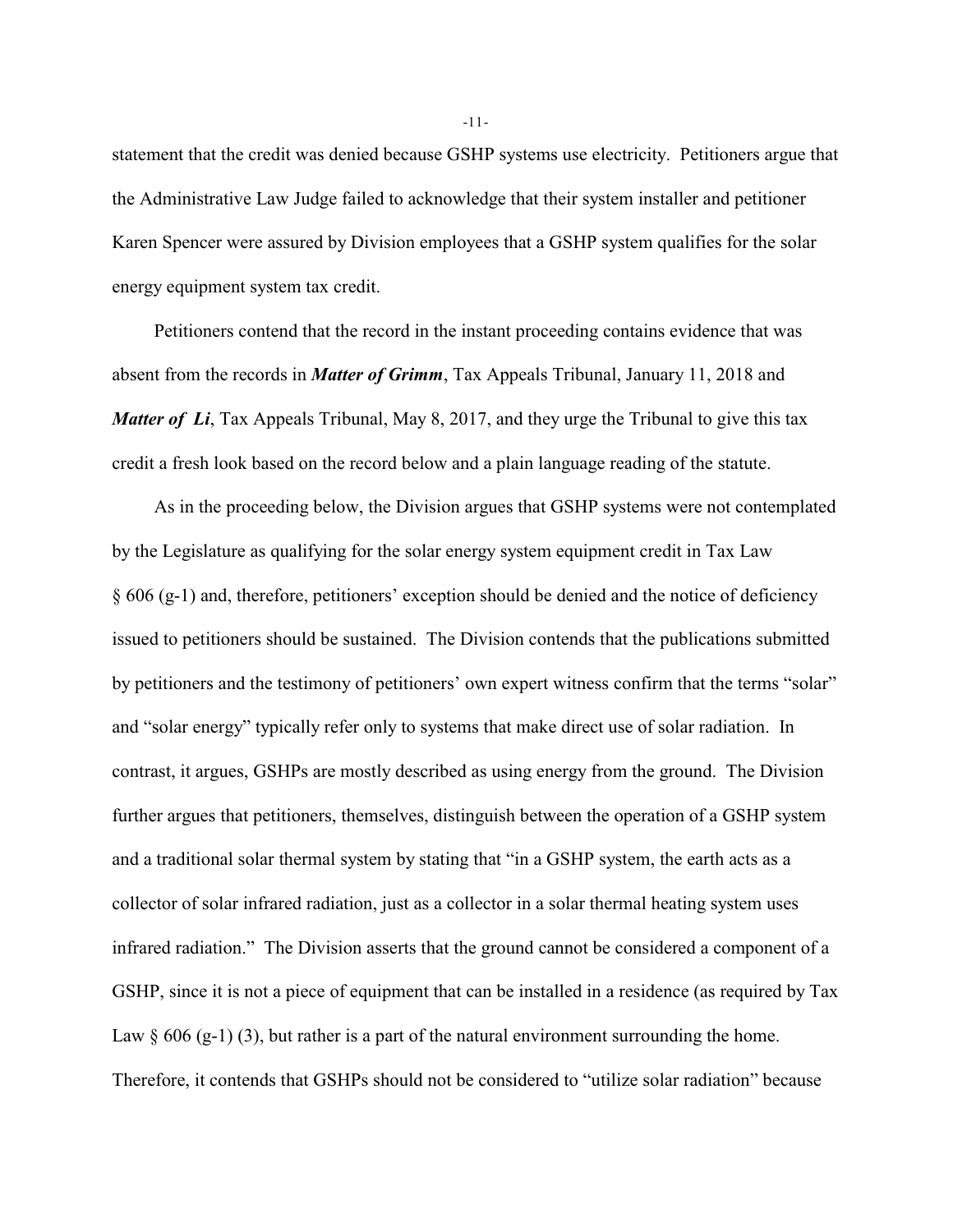these systems do not include solar collector components that absorb solar radiation.

The Division disputes petitioners' claim that GSHP systems meet the stated purpose of the statute because they use renewable energy as opposed to fossil fuels, and because they are more efficient than solar energy systems, which require sunlight to function. It argues that the legislative history clearly indicates that the credit was intended to encourage taxpayers to invest in equipment utilizing solar radiation specifically; not simply to invest in renewable energy systems that would have positive effects on the environment. It argues that because tax credit statutes must be construed strictly and narrowly, extending the definition of solar energy systems to other renewable energy systems would be inappropriate.

The Division also takes issue with petitioners' introduction of letters from the sponsors of the failed 2015 legislative attempt to expressly provide a tax credit for GSHP systems. It contends that reliance on the views of the bill's sponsors expressed after the bill in question was passed should not be given much weight in statutory construction, when as in this case, there is no indication that the other legislators who voted for the bills were aware of the sponsors' intent. The Division disputes petitioners' claim that the record indicates that most government agencies consider GSHP systems to be solar energy system equipment. The Division also contests petitioners' reliance on the purported statements of Division employees. The Division asserts that, even if the expert witness' testimony is found to be credible, it questions if the employees had adequate information on which to base their opinion. The Division states that the rationale for the Tribunal's decision in *Matter of Li* is clearly stated – that the plain language of the tax credit statute did not encompass GSHPs because they do not directly utilize solar radiation and that decision should be followed in this case.

-12-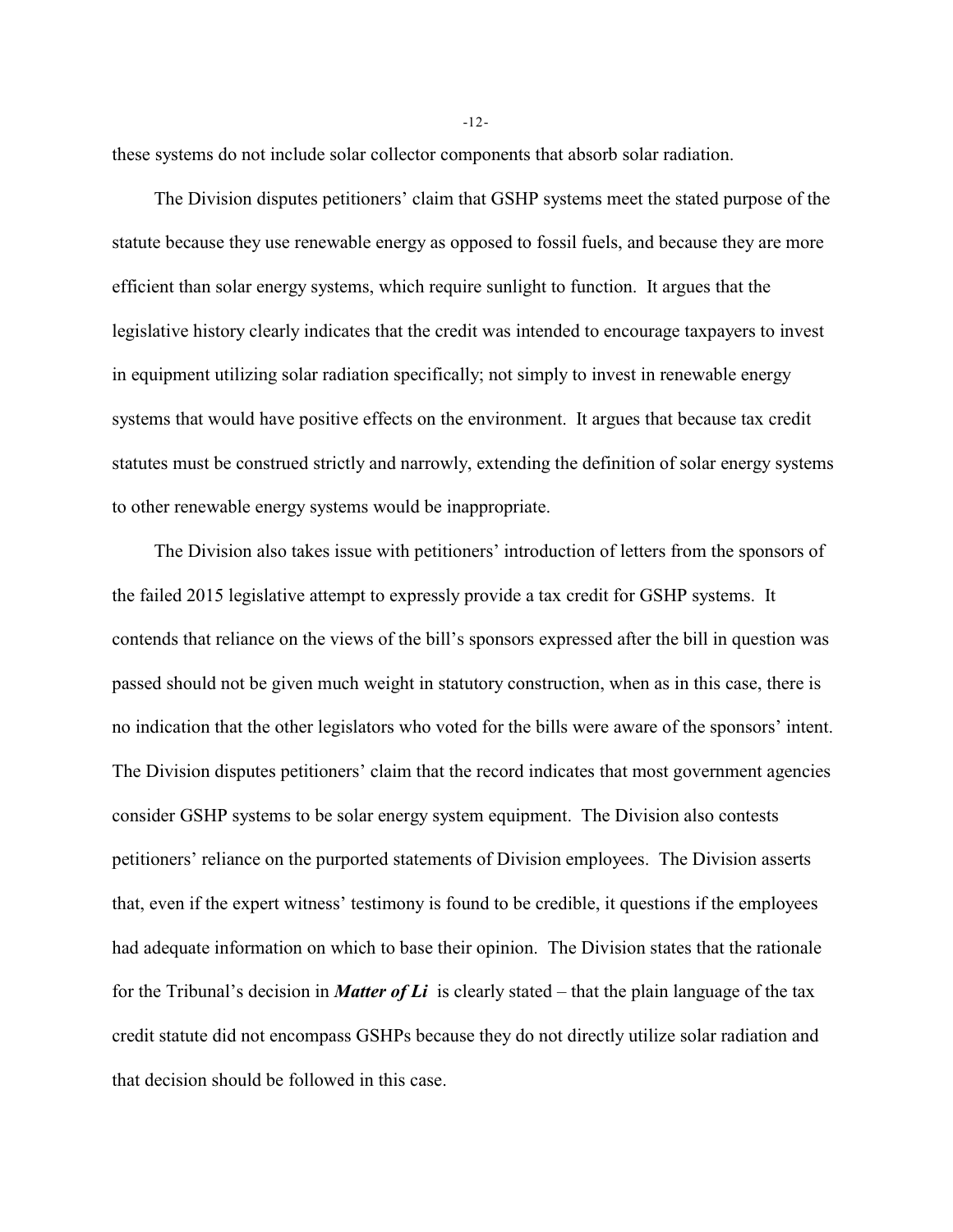#### *OPINION*

As a preliminary matter, we address petitioners' claim that they relied on statements from Division personnel that GSHP systems qualify for the solar energy system equipment tax credit in Tax Law § 606 (g-1). The Administrative Law Judge did not address this issue in her determination.

While not specifically addressed as such, petitioners appear to be arguing that the Division is estopped from denying the tax credit at issue here. As a general proposition, the doctrine of estoppel is not applicable to governmental acts absent a showing of exceptional facts which require its application to avoid a manifest injustice (*Matter of Sheppard-Pollack, Inc. v Tully*, 64 AD2d 296 [3d Dept 1978]). This rule is particularly applicable with respect to a taxing authority since sound public policy favors full and uninhibited enforcement of the tax laws (*Matter of Turner Constr. Co. v State Tax Commn.*, 57 AD2d 201 [3d Dept 1977]). Thus, the application of the estoppel doctrine as it applies to tax matters must be rare and limited to truly unusual fact situations (*Schuster v Commissioner*, 312 F2d 311, 317 [1962]; *Matter of Harry's Exxon Serv. Sta.*, Tax Appeals Tribunal, December 6, 1988). Further, the tendency against government estoppel is particularly strong where the official's conduct involves questions of essentially legislative significance, as where he conveys a false impression of the law (*Schuster v Commissioner*, 312 F2d at 317).

This Tribunal has embraced a three-part test to determine applicability of the doctrine to specific cases (*Matter of Consolidated Rail Corp*., Tax Appeals Tribunal, August 24, 1995). We ask if petitioner had the right to rely on the Division's representation; whether, in fact, there was such reliance; and whether such reliance was to the detriment of petitioner (*Matter of AGL*

#### -13-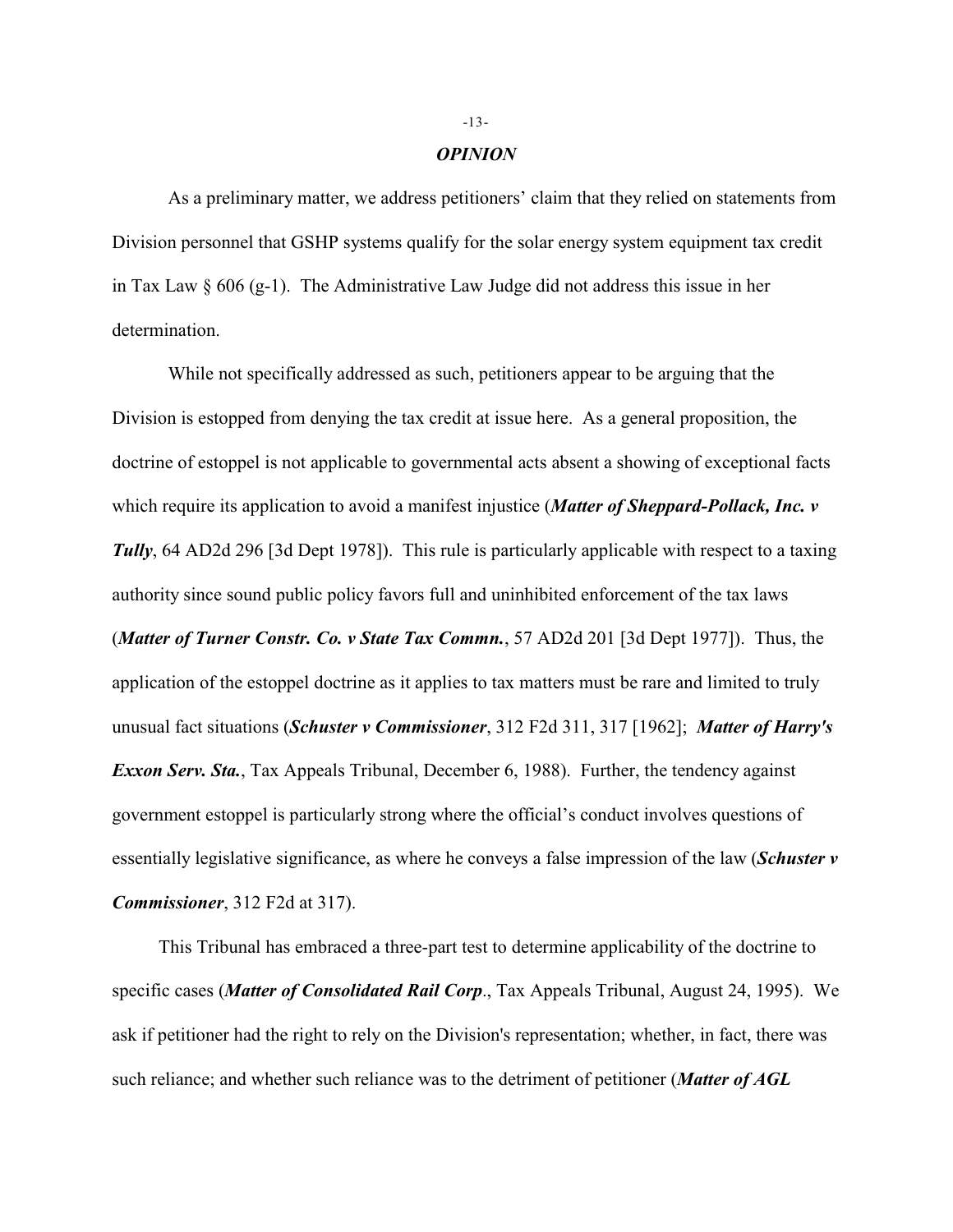*Welding Supply Co.*, Tax Appeals Tribunal, May 11, 1995, *confirmed Matter of AGL Welding Supply Co. v Commissioner of Taxation & Fin.* 238 AD2d 734 [3d Dept 1997]; *see also Matter of Harry's Exxon Serv. Sta.*).

The first issue to address is whether petitioners were entitled to rely on verbal statements of Division personnel that GSHP systems qualify for the solar energy system equipment tax credit. At the hearing, petitioners presented the installer of their GSHP system who testified that in March 2012, he contacted the Division's Buffalo office and spoke to a tax assistance representative named "Ashley" with badge number 55049 (The Division did not contest that such a person with that name and badge number was employed by Division at that time). He was told by "Ashley" that GSHPs qualify for the tax credit. He received no confirmation in writing and did not ask for a written advisory opinion. Additionally, petitioner Karen Spencer testified that in early 2013, she contacted the Division's taxpayer assistance telephone number and was assured by an employee and his supervisor that GSHPs qualify for the tax credit. Petitioner received no confirmation in writing and did not request a written advisory opinion from the Division. Petitioners argue that they relied on those assurances when deciding to purchase and install the GSHP system at their residence.

Viewing the evidence in a light most favorable to petitioners, we cannot find that petitioners had a right to rely on the verbal assurances of Division employees with respect to the interpretation of Tax Law  $\S$  606 (g-1) and, particularly, the definition of solar energy system equipment in Tax Law § 606 (g-1) (3) (*see Schuster v Commissioner*). First, because neither the request for interpretation of the statute nor the responses from the Division's representatives was in writing, there is no way to verify the information the installer and petitioner provided to the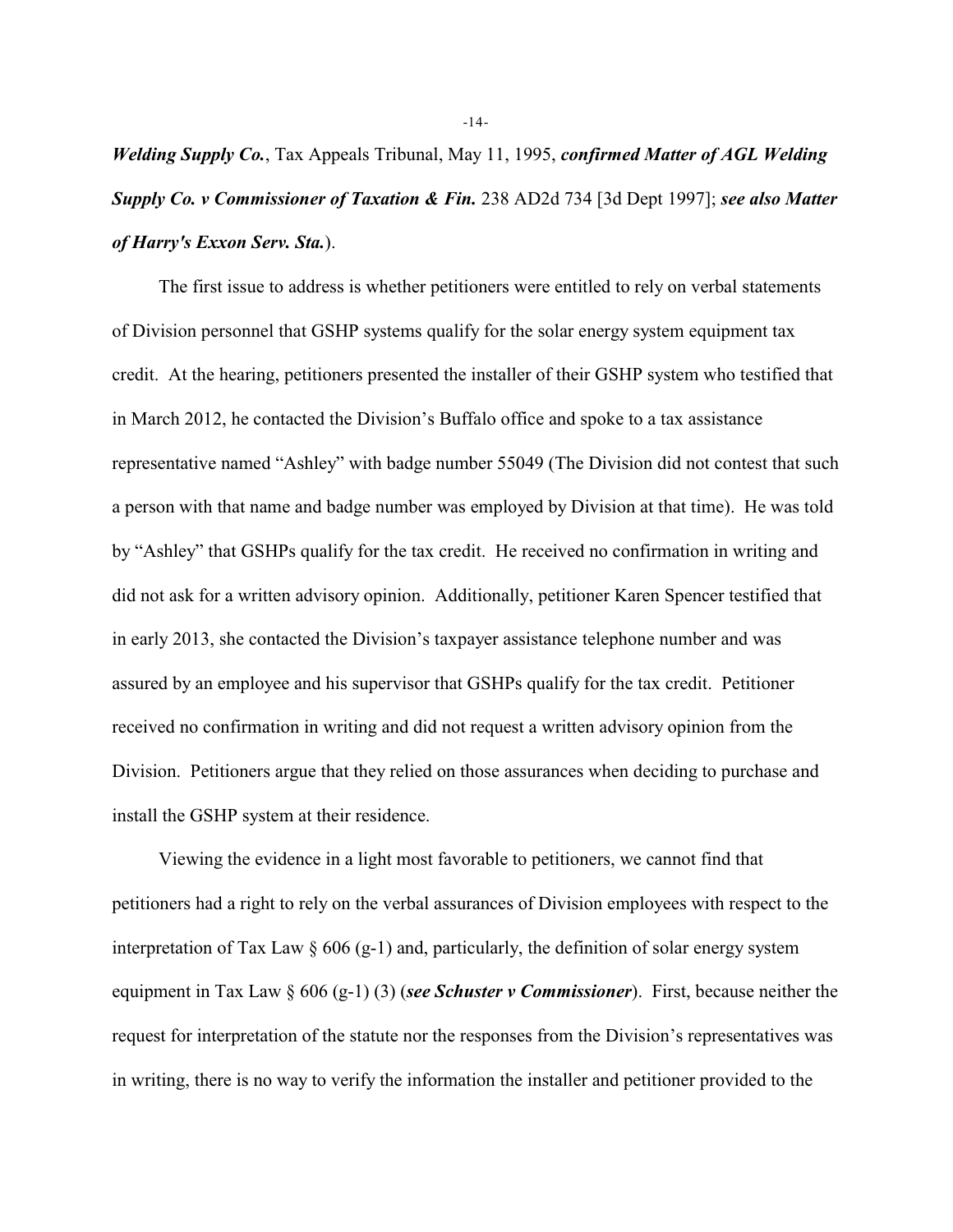Division's representatives, how the GSHP system was described, or what the Division representatives stated. Furthermore, petitioners' asserted reliance on the installer's statements regarding his conversation with the Division was not reasonable, since they were not a party to the conversation and could not themselves verify any details about the conversation.

Having found that it was not reasonable for petitioners to rely on the verbal assurances of Division personnel, it is not necessary to address the remaining elements of the test, but we note for the record that petitioner Karen Spencer's conversations with the Division occurred in early 2013 (*see* finding of fact 15). Those assurances, while purportedly confirming the information told to the installer, could not be a basis for petitioners' reliance as they were provided after the GSHP system was installed in late 2012. Finally, we are unaware of any particular detriment sustained by petitioners in reliance on the Division's statements. There is no indication in the record that petitioners would have chosen a different system to replace their natural gas furnace absent the availability of the tax credit (*see* finding of fact 14). Advisory opinions are authorized by subdivision 24 of section 71 of the Tax Law and are addressed in detail in 20 NYCRR 2376. Petitioners could have sought a written advisory opinion from the Division in order to ascertain whether a credit for expenditures to install a GSHP system would have been allowed under Tax Law  $§$  606 (g-1).

Turning to the main issue to be decided, for the reasons that follow, we affirm the determination of the Administrative Law Judge.

Tax Law  $\S$  606 (g-1) provides for a tax credit of 25% of qualified solar energy system equipment expenditures, not to exceed \$5,000.00, for qualified solar energy equipment placed in

-15-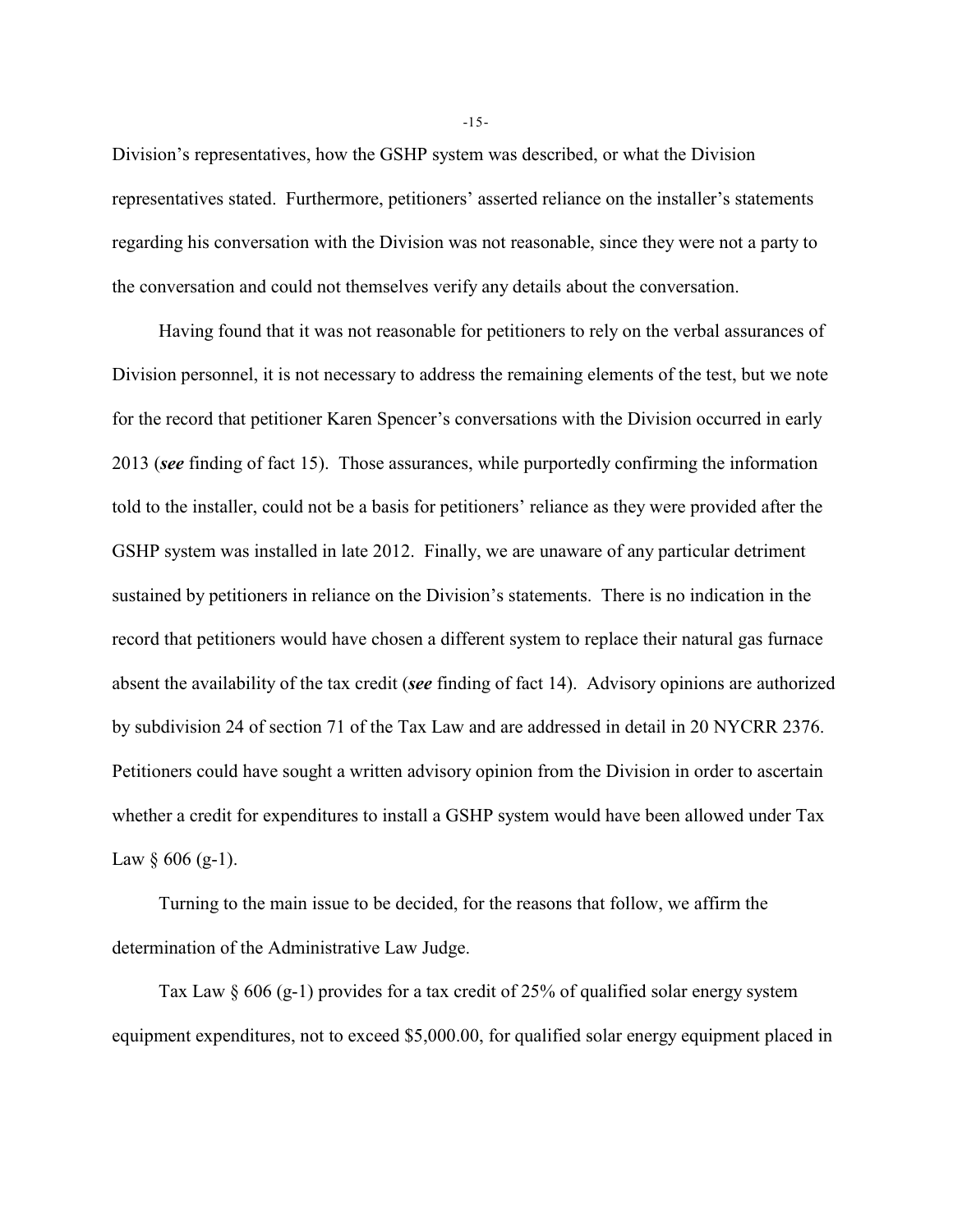service in a primary residence in New York on or after September 1, 2006. For purposes of the credit, Tax Law  $\S 606 (g-1) (3)$  defines solar energy system equipment, in relevant part, as:

"an arrangement or combination of components utilizing solar radiation, which, when installed in a residence, produces energy designed to provide heating, cooling, hot water or electricity for use in such residence. Such arrangement or components shall not include equipment connected to solar energy system equipment that is a component of part or parts of a non-solar energy system or which uses any sort of recreational facility or equipment as a storage medium."

Tax credit statutes, such as the one at issue, are similar to and should be construed in the same manner as statutes creating tax exemptions (*see Matter of Piccolo v New York State Tax Appeals Trib*., 108 AD3d 107 [3d Dept 2013]). That is, such statutes must be strictly and narrowly construed against the taxpayer (*see e.g. Matter of Costco Wholesale Corp*., Tax Appeals Tribunal, March 6, 2017). However, construction of an exemption or credit statute should not be so narrow as to defeat the provision's settled purpose (*Matter of Grace v New York State Tax Commn.*, 37 NY2d 193, 196 [1975], *rearg denied* 37 NY2d 816 [1975], *lv denied* 338 NE2d 330 [1975]). Like all taxing statutes, an exemption or credit statute should be construed in a practical fashion (*see Matter of Qualex, Inc.*, Tax Appeals Tribunal, February 23, 1995).

Petitioners have the burden to establish "unambiguous entitlement" to the claimed statutory benefit (*Matter of United Parcel Serv., Inc. v Tax Appeals Trib. of the State of N.Y.*, 98 AD3d 796, 798 [3d Dept 2012], *lv denied* 20 NY3d 860 [2013]). Indeed, petitioners must prove that their interpretation of the statute is not only plausible, but also that it is the only reasonable construction (*Matter of American Food & Vending Corp. v New York State Tax Appeals Trib*., 144 AD3d 1227 [3d Dept 2016]). Reviewing the subject tax credit statute and the facts of this proceeding, we find that petitioners have not met that burden.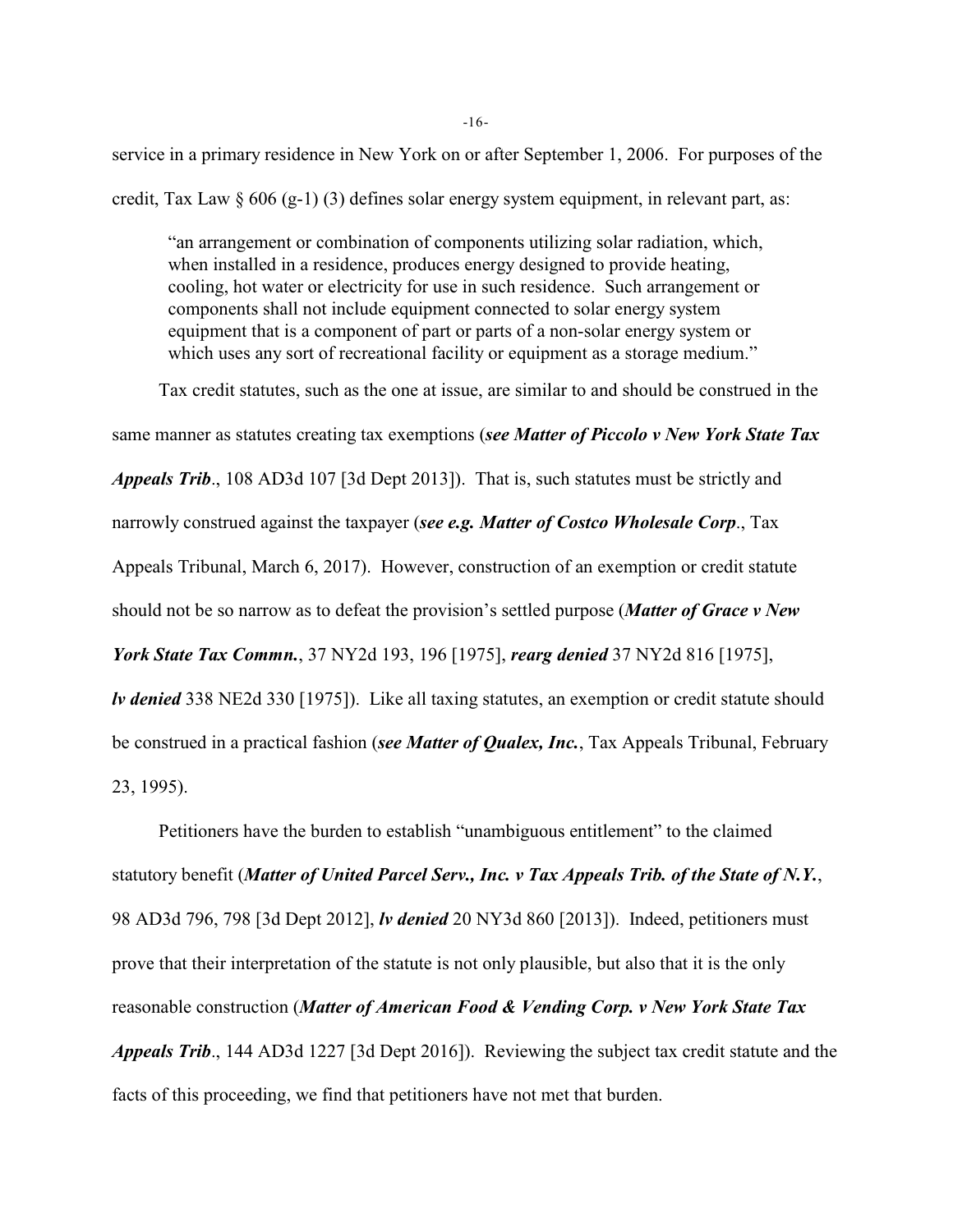As we previously decided in *Matter of Li* and *Matter of Grimm*, a strict and narrow construction of the solar energy system equipment credit statute reasonably excludes geothermal systems from its benefits. Nothing in the present matter causes us to diverge from the reasoning in those decisions. Even though solar radiation may be the source of heat in the ground that is harnessed by the GSHP system (*see* finding of fact 11), we find insufficient evidence in the record or the legislative history of Tax Law  $\S 606 (g-1)$  to convince us that the Legislature contemplated equipment that captures ground source heat to be within the definition of solar energy system equipment. As we stated in *Grimm*, "... in our view, a distinction between solar energy systems, which use solar energy directly, and geothermal energy systems, which use ground source heat, is rational for purposes of the solar energy credit."

Notwithstanding petitioners' contention to the contrary, the failed 2015 amendment to Tax Law  $\S$  606 also supports the conclusion that Tax Law  $\S$  606 (g-1) as enacted does not include GSHP systems within its purview. As noted above, the proposed change would have added a credit expressly for geothermal energy systems (*see* finding of fact 18; *see also* 2015 NY Senate-Assembly Bill S2905, A2177A). Petitioners contend that GSHP systems were already included within the definition of solar energy system equipment in Tax Law  $\S 606 (g-1) (3)$  and that the proposed change simply would have added a separate and additional tax credit for GSHP systems. We cannot agree. It is a fundamental rule of statutory construction that "[w]hen the Legislature amends a statute, it is presumed that the amendment was made to effect some purpose and make some change in the existing law" and that "[b]y enacting an amendment of a statute and changing the language thereof, the Legislature is deemed to have intended a material change in the law" (*see Matter of Stein*, 131 AD2d 68, 72 [2d Dept 1987], *appeal dismissed* 72

-17-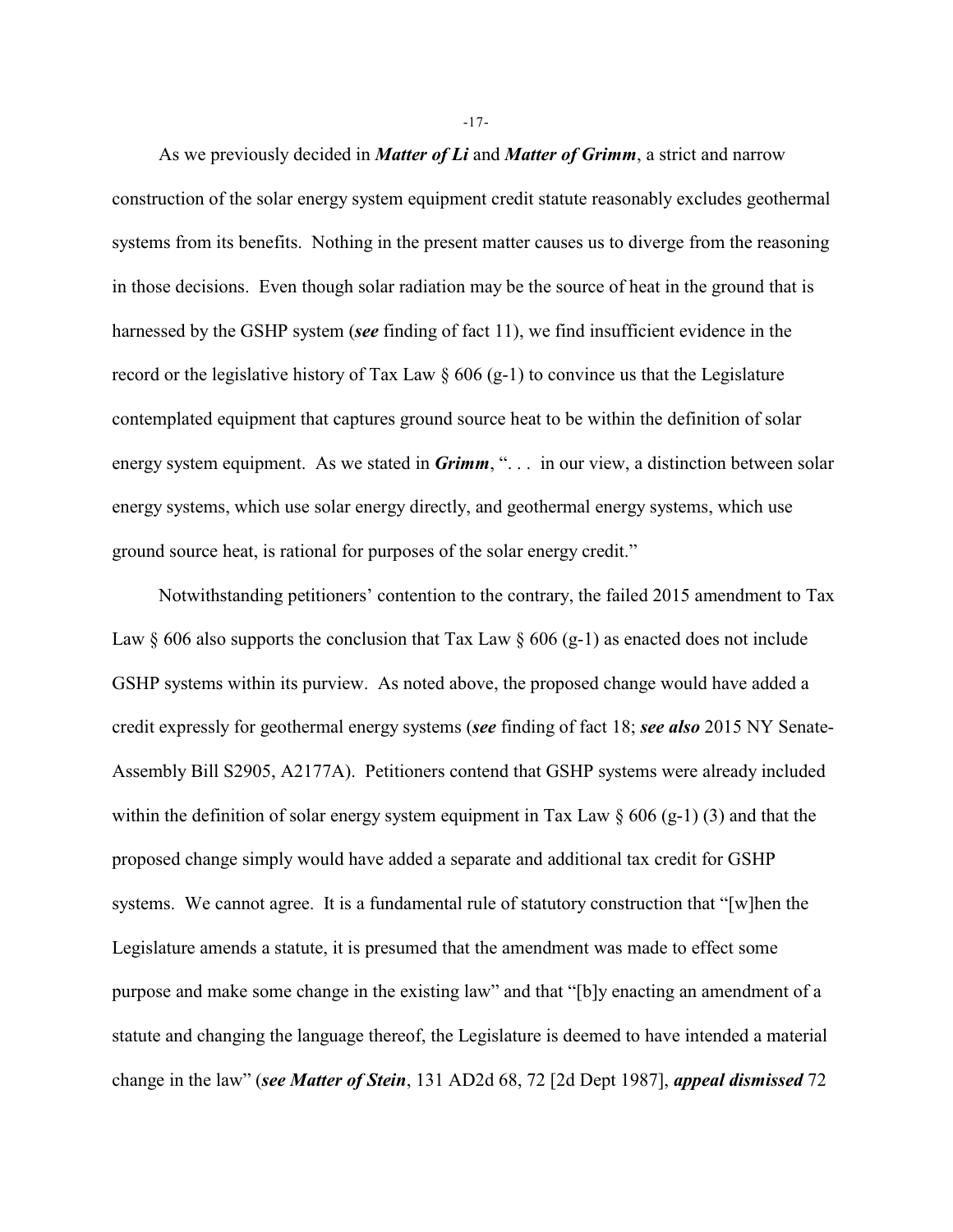NY2d 840 [1988]; *see also* McKinney's Cons Laws of NY, Book 1, Statutes §§ 191, 193). "Moreover, a statute will not be held to be a mere reenactment of a prior statute if any other reasonable interpretation is attainable" (*id.*). While the proposed amendment did not become law, it is nevertheless an indication that the Legislature believed that Tax Law  $\S$  606 (g-1), as enacted, does not include a credit for GSHP system equipment. Indeed, the Senate's memorandum in support of the proposed amendment states that the purpose of the proposed change is to "*extend* tax credits to cover the purchase and installation costs of geothermal energy systems" (Memorandum in Support, NY Senate Bill S2905 [emphasis added]). The Governor's veto message also indicates that existing law does not include GSHP systems (*see* Governor's Veto Jacket Collection, L 2015, Veto Message No. 251 ["it is premature to provide incentives for geothermal energy systems without fully appreciating how those incentives will fit within the State's broader policy framework" and such incentives would have a "significant revenue impact"]). Indeed, nothing in the legislative history of the failed amendment indicates that it was necessary to correct or clarify that the Legislature intended Tax Law  $\S 606 (g-1)$ , as enacted, to include a credit for GSHP system equipment. The failed amendment thus supports our construction of the solar energy system equipment credit as in effect in 2012.

In support of their position, petitioners introduced letters from the Assembly and Senate sponsors of the failed 2015 amendment. The letter from Assemblymember Ryan, dated January 4, 2016, had also been introduced in *Matter of Grimm*. The letter from Senator Ortt is dated May 19, 2017. For the same reason that we concluded in *Grimm*, these letters provide little support to petitioners' proposed interpretation of Tax Law  $\S$  606 (g-1). A statement regarding legislative intent, made by the sponsor of a bill is properly given little weight when, as

-18-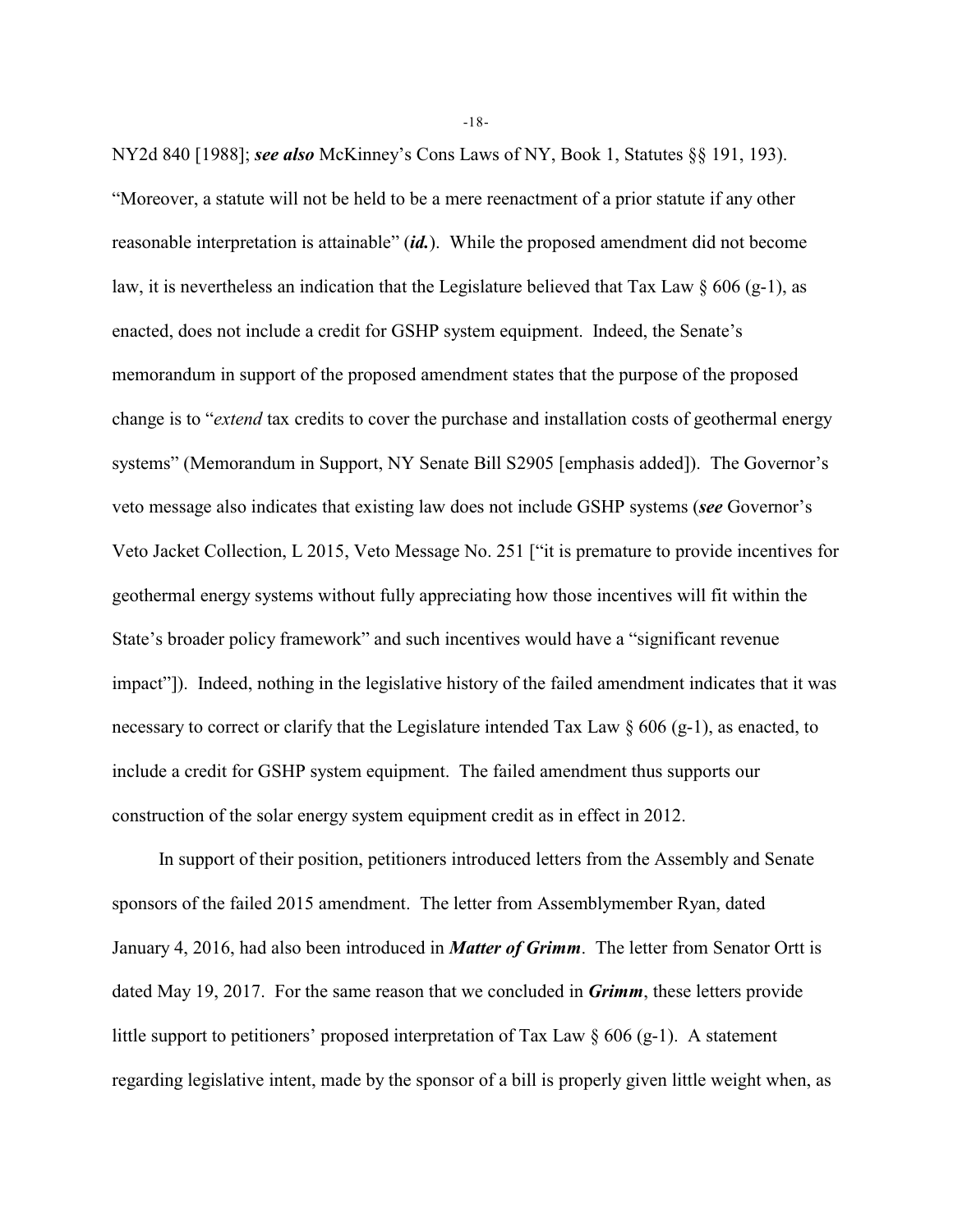here, such a statement is "not made during floor debate and there is no showing that other legislators were aware of its scope" (*Kruger v Page Mgt. Co.*, 105 Misc 2d 14, 25 [Sup Ct NY Cty 1980] citing *Matter of Delmar Box Co. [Aetna Ins. Co.]*, 309 NY 60, 67 [1955]; *see also Matter of Knight-Ridder Broadcasting v Greenberg*, 70 NY2d 151, 159 [1987] ["The views of one legislator . . . are not necessarily revealing of legislative intent."]). Furthermore, the sponsors' memorandum in support of the failed 2015 amendment gives no indication that the proposed amendment was intended to explain some ambiguity in the existing statute (*see* McKinney's Cons Laws of NY, Book 1, Statutes  $\S 193$  [b]). The letters are thus insufficient to overcome the presumption that, by proposing the 2015 amendment, the Legislature intended to add a new tax credit for geothermal systems because one did not already exist. Furthermore, we reject petitioners' argument that the Division should not be permitted to argue that the failed 2015 legislative amendment indicates that GSHPs are not included in the existing tax credit.

As we have concluded that petitioners' GSHP is not solar energy system equipment as defined in Tax Law  $\S$  606 (g-1) (3), it is not necessary for us to address the argument that petitioners' GSHP system qualifies for the credit because it is not connected to a conventional heating or cooling system or a recreational facility. Finally, we have considered petitioners' argument on exception that the Division changed its reasoning for the denial of the tax credit for their GSHP system. We find that the Division's position that GSHP systems are not included within the purview of Tax Law  $\S$  606 (g-1) has been consistent throughout this proceeding and that petitioners have had due notice of the Division's reasons for the denial and have attempted to rebut them. Therefore, we find that petitioners have not been prejudiced by any perceived changes in the rationale for the Division's denial.

-19-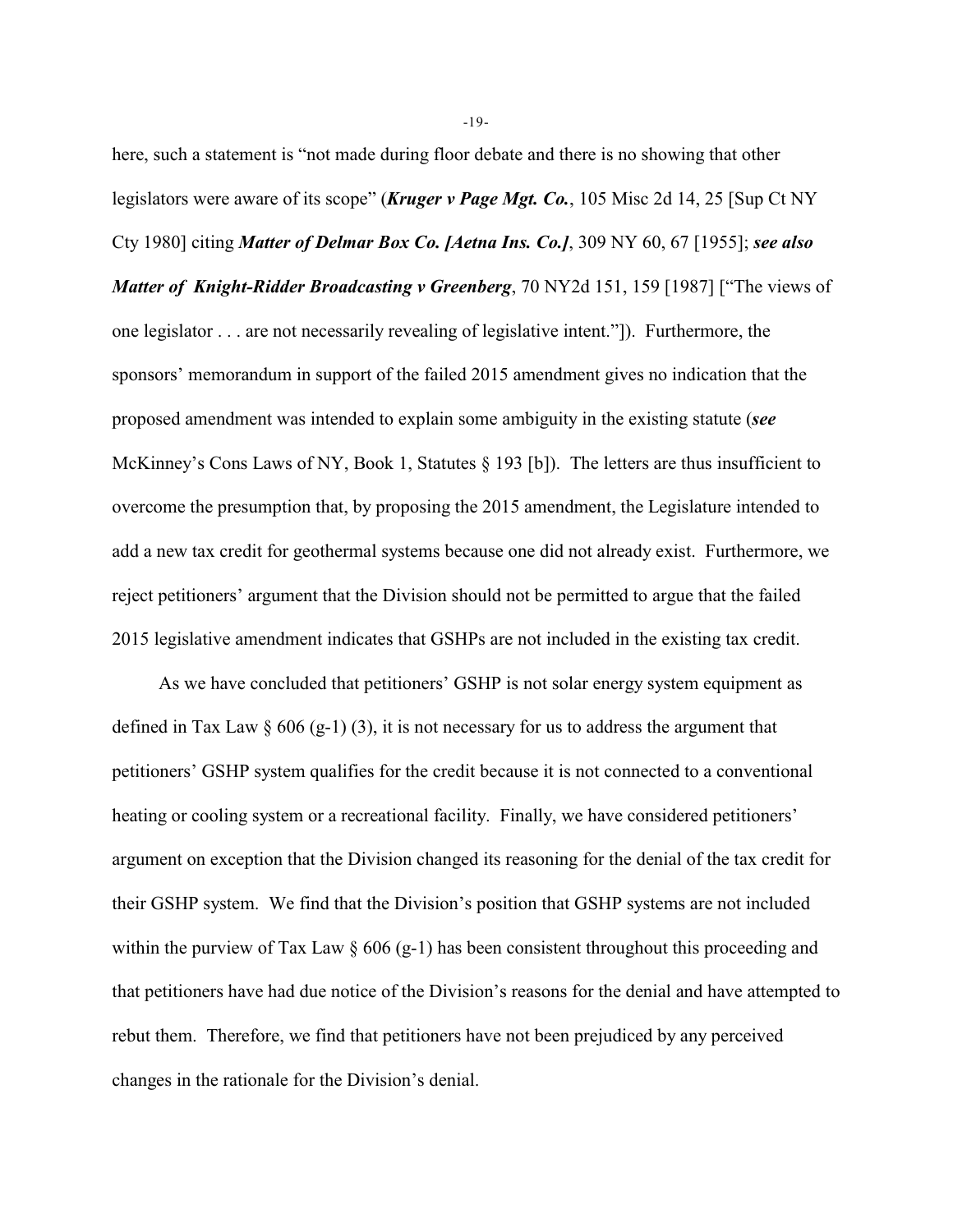Accordingly, it is ORDERED, ADJUDGED and DECREED that:

- 1. The exception of Paul J. Suozzi and Karen L. Spencer is denied;
- 2. The determination of the Administrative Law Judge is affirmed;
- 3. The petition of Paul J. Suozzi and Karen L. Spencer is denied; and
- 4. The notice of deficiency dated November 16, 2015 is sustained.